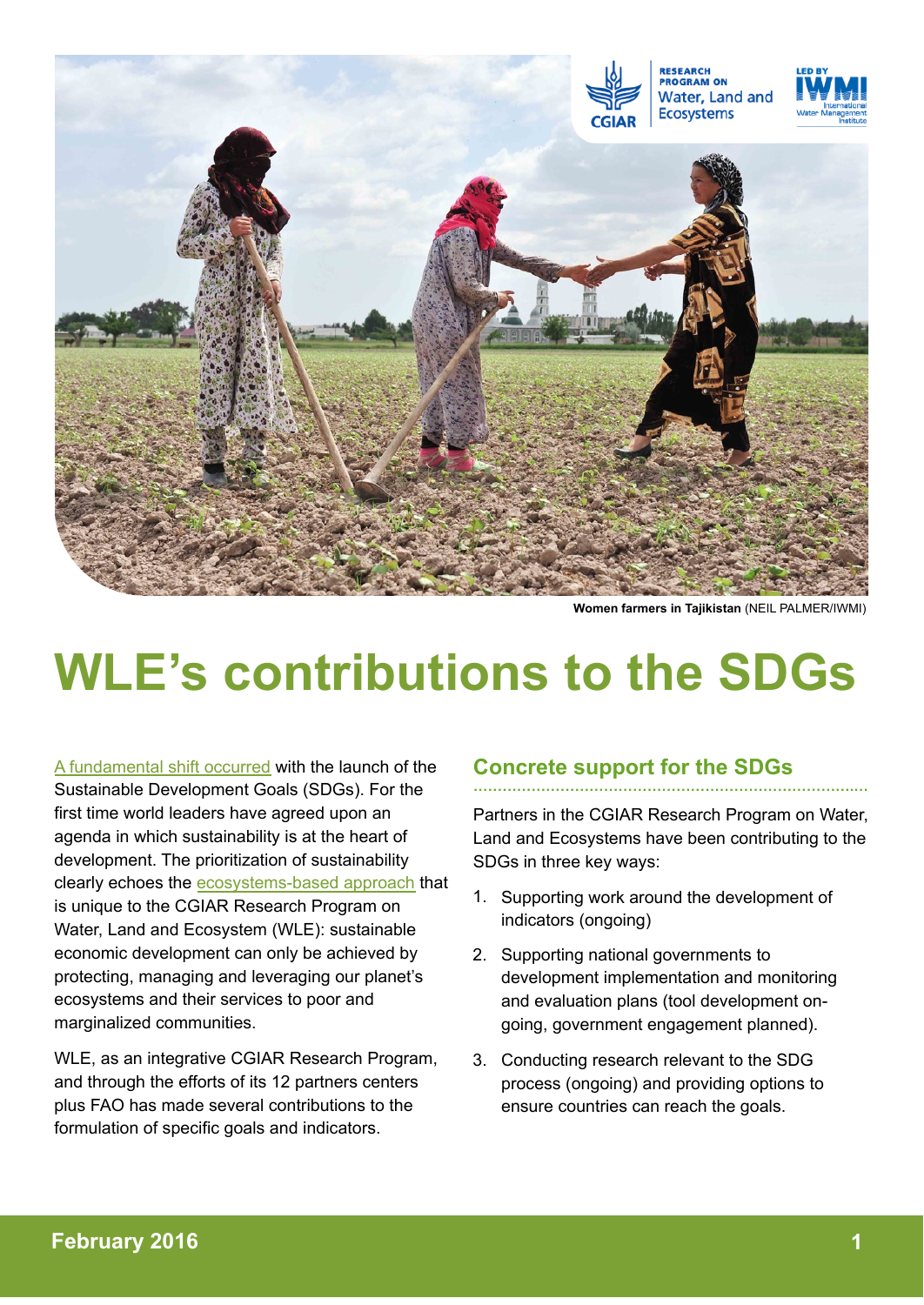## **Primary Indicators to which WLE is contributing**

While WLE's work is relevant to many of the SDGs, six have been highlighted here. WLE also works on targets related to No Poverty, Good Health and Well Being and Sustainable Cities and Communities.



# **Contributions during implementation**



## **February 2016 2**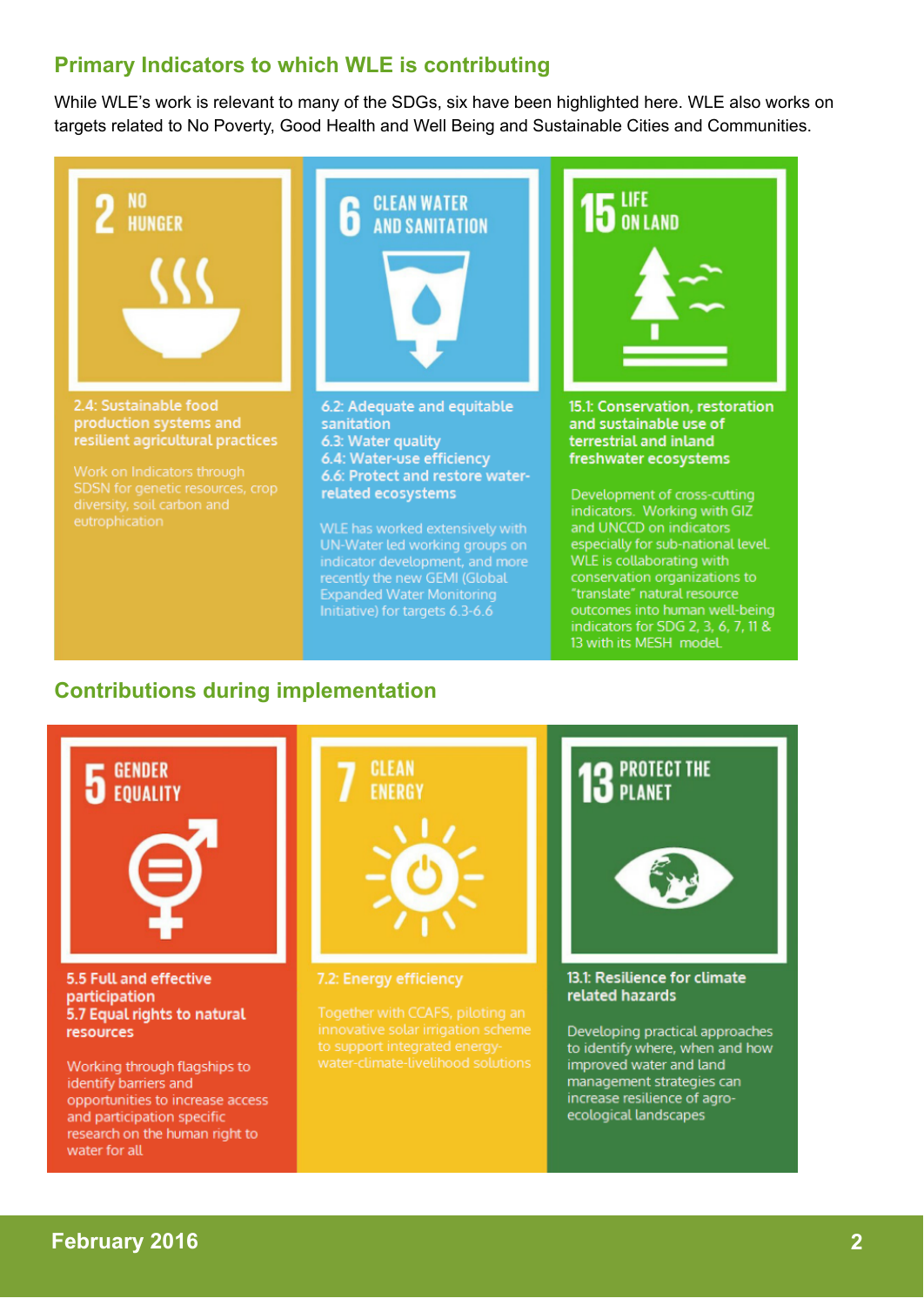## **Support to the development of targets and indicators**

**……………………………………………………………….….…**

WLE has worked through two tracks to engage in the establishment of targets and indicators over the past two years.

The first is through UN processes where WLE (via IWMI) has proposed or assisted in the final formulation of targets under Goal 6. WLE worked through the UN-Water **Global Expanded Water Monitoring Initiative** (GEMI) funded by SDC. The main points WLE contributed to after the targets were set, included:

- For 6.2 + 6.3: Supported the data collection during piloting of the **"framework for measuring fecal waste flows and safety factors"** which is proposed as a/the data collection framework for indicators 6.2.1 and 6.3.1. WLE will be involved in reviewing the proposed methodology together with WHO.
- For 6.3: Co-representing FAO, suggested an accounting approach like in Aquastat's wastewater database to capture **% waste water (domestic) safely treated and reused**. WLE was the only reference on reuse assessment in a data scarce environment.
- For 6.4: Pushed for (a) the explicit inclusion of **environmental water requirement** (EWR) within a primary indicator "**Sustainable water withdrawal index**", and (b) for a smart inclusion of water productivity/efficiency as indicator. Promoted use of water productivity mapping, water accounting + and use of remote sensing data.
- For 6.5: Showed our experience with indicators for **measuring water cooperation**, which were pilottested in 3 trans-boundary basins in southern Africa (Saruchera and Lautze, 2015).
- For 6.6: Discussed a new primary indicator "**Natural water capital index**". While "natural capital" in general is widely used, the task team developed a measure specifically for water sources/ bodies. Developed a draft methodology for primary indicator **"Percentage of change in water-related ecosystems over time,"** which is being pilot tested in South Africa. Organized workshop on the potential contribution of Earth observations to monitoring 6.6.
- WLE/IWMI also contributed experience on water accounting, water productivity, floods and droughts and irrigated area mapping using remote sensing to the cross cutting "**Earth Observations, Novel Data and Data Integration GEMI Task Team**".
- For 15, WLE/CIAT is **working with the UNCCD Land Degradation Neutral Initiative** to support governments to monitor the three adopted indicators, land use change, land productivity and soil carbon. Currently undertaking review of methods to monitor these indicators, within national frameworks and processes, and will pilot recommendations

To bring greater attention to crosscutting issues, i) WLE has staff in the **UN World Water Assessment Programme (WWAP)** *Gender and Water Indicator* **group** (n=30) hosted by UNESCO; ii) WLE/IFPRI contributed to a review coordinated by the International Council for Science (ICSU) and the International Social Science Council (ISSC) pointing at likely **tradeoffs between goals and targets** which need to be monitored together; and iii) WLE through **CIAT** has been working on goal 15.2 (related to the sustainable management of forests) and emphasizing the need for **integrated targets and indicators.**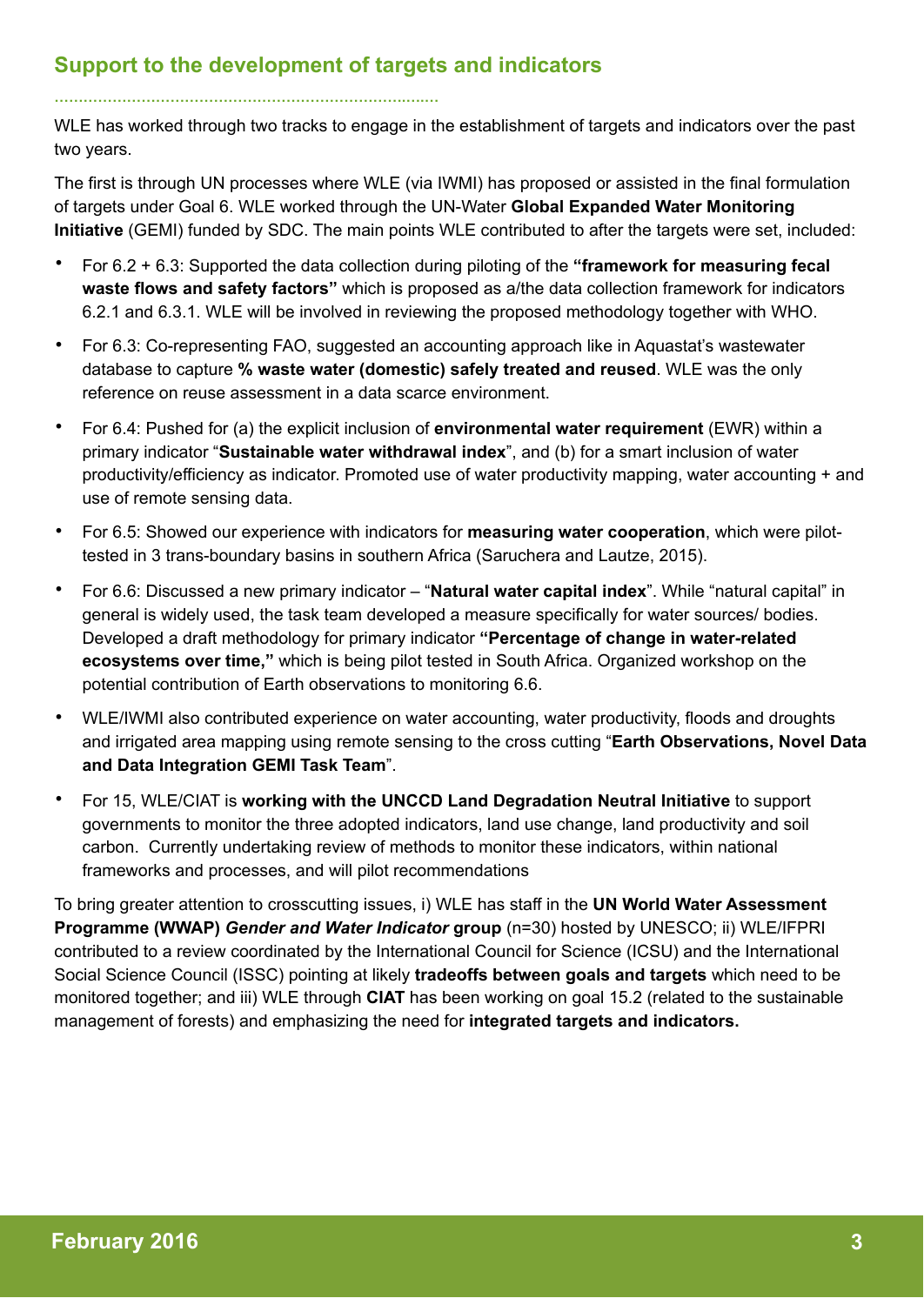The second avenue has been through the **Sustainable Development Solutions Network** under the Thematic Network (TN) on **Data for Sustainable Development** and the Thematic Group on **Forests, Oceans, Biodiversity and Ecosystem Services**. Researchers from ICRAF proposed five key principles towards implementing a decision analysis approach that were published in [Nature:](http://www.nature.com/news/policy-development-goals-should-enable-decision-making-1.17915)

- **Replace targets with measures of return on investment**: decision makers should invest where the likelihood of positive returns for people and environment are the highest
- **Model intervention decisions**: instead of starting out by defining indicators, consider the interventions needed to reach a certain goal first, then identify relevant indicators
- **Integrate expert knowledge**: expert knowledge can help fill gaps and improve decisions where data is sparse
- **Include uncertainty in modeling activities**: considering the unknown, including social and behavioral factors, is key to making sound assumptions
- **Measure the most informative factors**: don't waste money measuring and tracking indicators that have little relevance

WLE Bioversity staff has also been engaged over the past two years with the **SDSN Forests, Oceans, Biodiversity and Ecosystem Services Group** to propose and review indicators for goals on Agriculture, Oceans and Terrestrial Systems. WLE staff encouraged:

- The adoption of more integrative indicators on soil quality, eutrophication, land conversion to move beyond traditional and less-insightful indicators used in the MDGs. Currently appropriate definitions and metrics for Eutrophication are being reviewed by the UN Stat IAEG.
- The establishment of a Technical Review Panel to update and integrate new data and indicators as they become available over the lifespan of the SDGs to ensure the best monitoring system possible is in place. An idea echoed in the IAEG paper on the Data Revolution: "A World that Counts" in a UN-led Global Partnership of Sustainable Development Data.

# **Support to national governments to develop implementation and monitoring and evaluation plans**

**…………………………………………………………………….…**

Other WLE efforts are being implemented which we expect to contribute to the implementation of the SDGs in due course including supporting countries to develop context specific targets and indicators as well as developing new thinking around implementation of the SDGs. Some key examples are provided below.

WLE through Bioversity is leading the Making Ecosystems Count in the Sustainable Development Goals [\(SDGs\) project which seeks to understand how the emerging UN Sustainable Development Goals can be](http://www.snap.is/groups/making-ecosystems-count/)  broadly leveraged for nature conservation and human well-being. with funding from WLE, the CGIAR [Research Program on Policies, Institutions and Markets \(PIM\), as well as the National Center for Eco](http://www.pim.cgiar.org/)[logical](https://www.nceas.ucsb.edu/)  Analysis and Synthesis (NCEAS) and [The Nature Conservancy.](http://www.nature.org/) With the contribution of multiple CGIAR centers and partners, the group has developed a new ecosystem service modelling platform MESH ([Mapping Ecosystem Services to Human wellbeing\)](https://wle.cgiar.org/mapping-ecosystem-services-human-well-being-mesh) to link landscape-level management actions to outcomes for SDG targets. The tool is in beta-testing phase and can currently be run using imported or existing data-sets. Future releases planned for 2016 are currently being tested against World Bank investments in the Volta Basin.